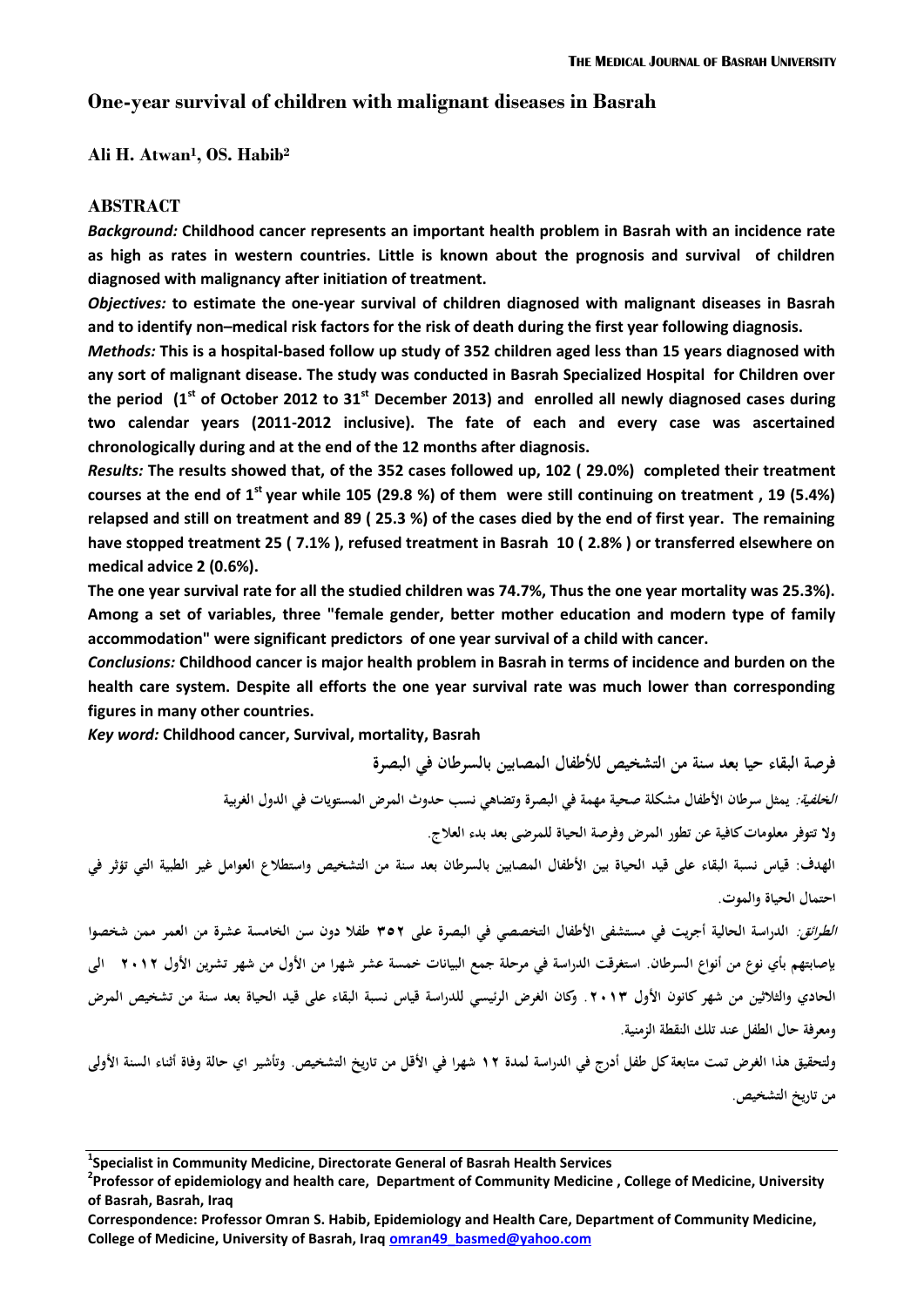**النتائج: بالنسبة للعينة التي تمت متابعتها فقد كان موقفهم عند نهاية السنة األولى بعد التشخيص كاآلتي: 013)%33( أكملوا العالج و 015 )%33.2( مستمرين على العالج و03 )%5.5( انتكسوا وأعيدوا إلى العالج و 23 )%35.2( توفوا خالل السنة األولى وهناك 35) %1.0( لم ينتظموا في اخذ العالج و01 )%3.2( رفضوا أصال البدء في العالج في البصرة و3 )%1.0( أرسلوا الى مراكز أخرى للعالج, وبذلك تكون نسبة البقاء على الحياة بعد سنة من التشخيص %15.1 وهو ما يعني ان نسبة الوفيات خالل السنة األولى كانت .%35.2 ويبدو من النتائج أن فرصة الحياة كانت أفضل نسبيا وبدرجة معتدة إحصائيا لألطفال اإلناث ولمن كانت أمهاتهم على درجة أفضل من التعليم ولألسر ممن يملكون دور سكن حديثة.**

**االستنتاج: إن سرطان األطفال يمثل مشكلة صحية كبيرة في البصرة من حيث نسب اإلصابة واحتمالية الوفاة مبكرا لألطفال المصابين. بالرغم من الجهود الكبيرة لخدمة المرضى فان نسبة الوفاة عالية مما يستدعى جهدا اكبر في توفير خدمات أفضل جودة ومسؤولية. الكلمات المفتاحية: سرطان األطفال, فرصة الحياة, الوفيات, البصرة**

#### **INTRODUCTION**

ancer is locally destructive and invasive and often metastasizes to distance sites, via the lymphatic system ancer is locally destructive and<br>invasive and often metastasizes to<br>distance sites, via the lymphatic system<br>or through the bloodstream. <sup>[1]</sup> Cancer, which is relatively common disease in adults, is rare in children and adolescents. However, childhood cancer is increasing in recent decades. The incidence rates in the United States of America, for example, increased slightly by 0.6% per year over the five-year period 2005 to 2009. **[2]** In developed countries, cancer is the second most common cause of death among children between the ages of 1 and 14 years, exceeded only by accidents.**[3]** In developing countries, incidence, mortality and survival trends for childhood cancers are much more difficult to analyze due to inadequate reporting and registration and competing causes of death such as infectious diseases (HIV, malaria and tuberculosis), poverty and malnutrition and political conflicts.**[4]** Both the ever increasing incidence rates and the absolute burden of childhood cancer is growing in developing countries, due mainly to the populations in these countries are younger and expanding. As a result, more than 2% of all cancers in developing countries arise in children compared to much smaller proportions in Europe and North America. **[5]** In Basrah, the picture of childhood cancer for both sexes is taking shape in the recent few years as a result of better facilities for diagnosis, registration and

epidemiological analysis. According to data published by Basrah Cancer Research Group**[6]** the incidence rates for children aged less than 15 years ranged from 12.4 per 100000 females aged 10-14 years to as high as 21.0 per 100000 males aged less than five years. These figures seem a bit higher than the corresponding figures in some other developed countries. Also, it is suggested that the risk of childhood malignancies and leukaemias in particular was rising in Basrah over the last two decades.**[7-8]** In addition, cancer specific mortality rates for the year 2005 was reported in southern Iraq to be around 4.3 per 100000 children. **[6]** But very little is known about survival after specific period of time following diagnosis and treatment. It is good to provide medical care but also it is good to know whether such medical care is achieving intended objectives. In cancer medical care, it is empirical and very desirable to expect treated children to survive with or without the residuals of disease. The results in Basrah are not very clear on survival. The present study is an attempt to provide profile on one year survival of children with cancer.

#### **PATIENTS AND METHODS**

The study population consisted of all children presented to Basrah Children Specialized Hospital with clinical features suggestive of malignant disease. Any child, who is confirmed by various available diagnostic methods to have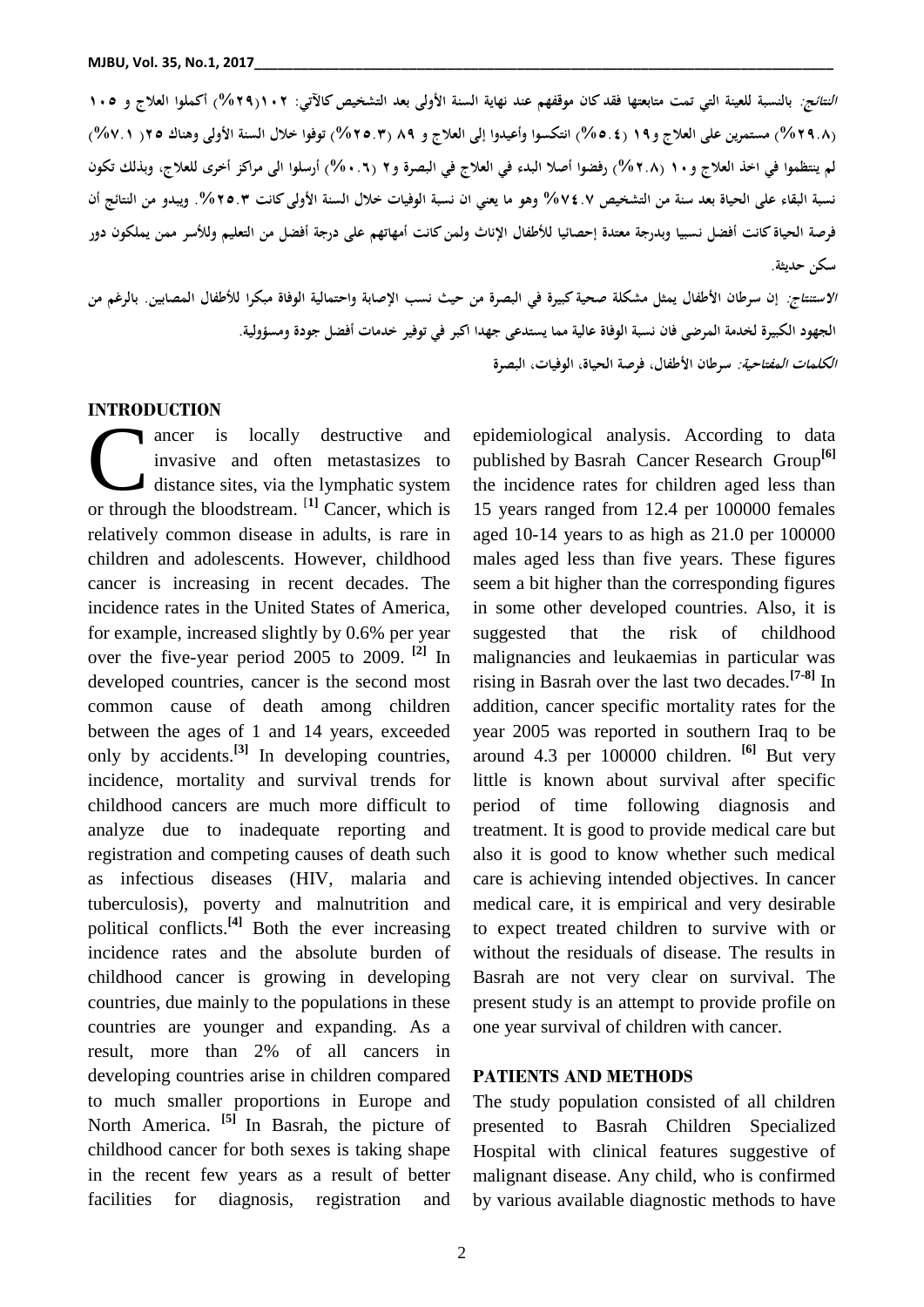any childhood malignancy/Brain tumour, was included in the study. All identified cases during the years 2011-2012 inclusive were included and followed up for one calendar year from the date of diagnosis. A total of 352 cases were successfully followed up and included in the statistical analyses. It was planned initially to include all children diagnosed with malignancy and treated at Basrah Specialized Hospital for Children during the two year-study period. The choice of this hospital was based on the assumption that it enroll majority of children suffering from cancer for the purpose of diagnosis, treatment and registration. The estimated number of new cases registered in Basrah for the two years 2011-2012 was around 500 cases. [**9]** A planned approximate sample was calculated on the basis of the following formula:

$$
N = \frac{(Z)^2 \times P (1-P)}{SE^2}
$$

Where **N** is the desired sample size,

 $\mathbb{Z} = 1.96$  the level of significance at 95%,

**P**= 0.80 the expected survival after one year of diagnosis

 $SE =$  is the level of error tolerated at 0.05 level. We assume to tolerate 4% (0.04) error around the one year survival estimate.

The calculated sample was 384 cases. It was the target for the study. However the actual number of cases studied in the present study was 352. Thus the effective sample was 91.7% of the planned sample and the proportion of children studied out of total expected cases was around 70.4%. A special questionnaire form was constructed and used to gather data on cases. Extensive set of variables were covered (demographic characteristics, social, economic and environmental conditions, type of cancer with date of diagnosis, fate/outcome of patients by the end of first year after diagnosis, in addition to other potential risk factors) were ascertained for every child studied. Outcome was defined for the purpose of this study as "the state of the child at the end of the first 12

months after diagnosis". For calculation of one year survival, the number of children who were alive at the end of the first year after diagnosis were divided by the total number of children in the cohort which was followed up for one year.

 **No. of children alive at the end of one year One-year survival rate = ------------------------------- x100 No. of children followed up for one year**

For describing the fate, the status of cases at the end of one year after diagnosis was categorized as follows:

### *a. Alive and included:*

- Completed treatment and considered initially cured.
- Still on treatment and follow up.
- Relapsed and still on treatment and follow up.
- Discontinued treatment after initiation at the hospital.
- Refused treatment from the start.
- Transferred to other centers/preferred other treatment centers.

# *b. Died any time during the year following diagnosis*

Data obtained on each and every patient enrolled in the study were fed on two computer statistical programmes. An excel file which was used as data base from which the data were transferred to an SPSS programme (Statistical Package for Social Science-Version 15). Data were checked on both files for consistency and any visible errors and corrected accordingly. Analysis was made on SPSS to present the data in the form of tables and diagrams. Relevant statistical tests were used when needed.

## **RESULTS**

# **Characteristics of the studied children (Age, gender and governorate of residence)**

(Table-1), shows the distribution of the studied cases by age, gender and governorate of residence. Children aged less than five years represented 44.6% followed by children aged 5- 9 years who accounted for 32.1% and the least frequent group was those aged 10-14 years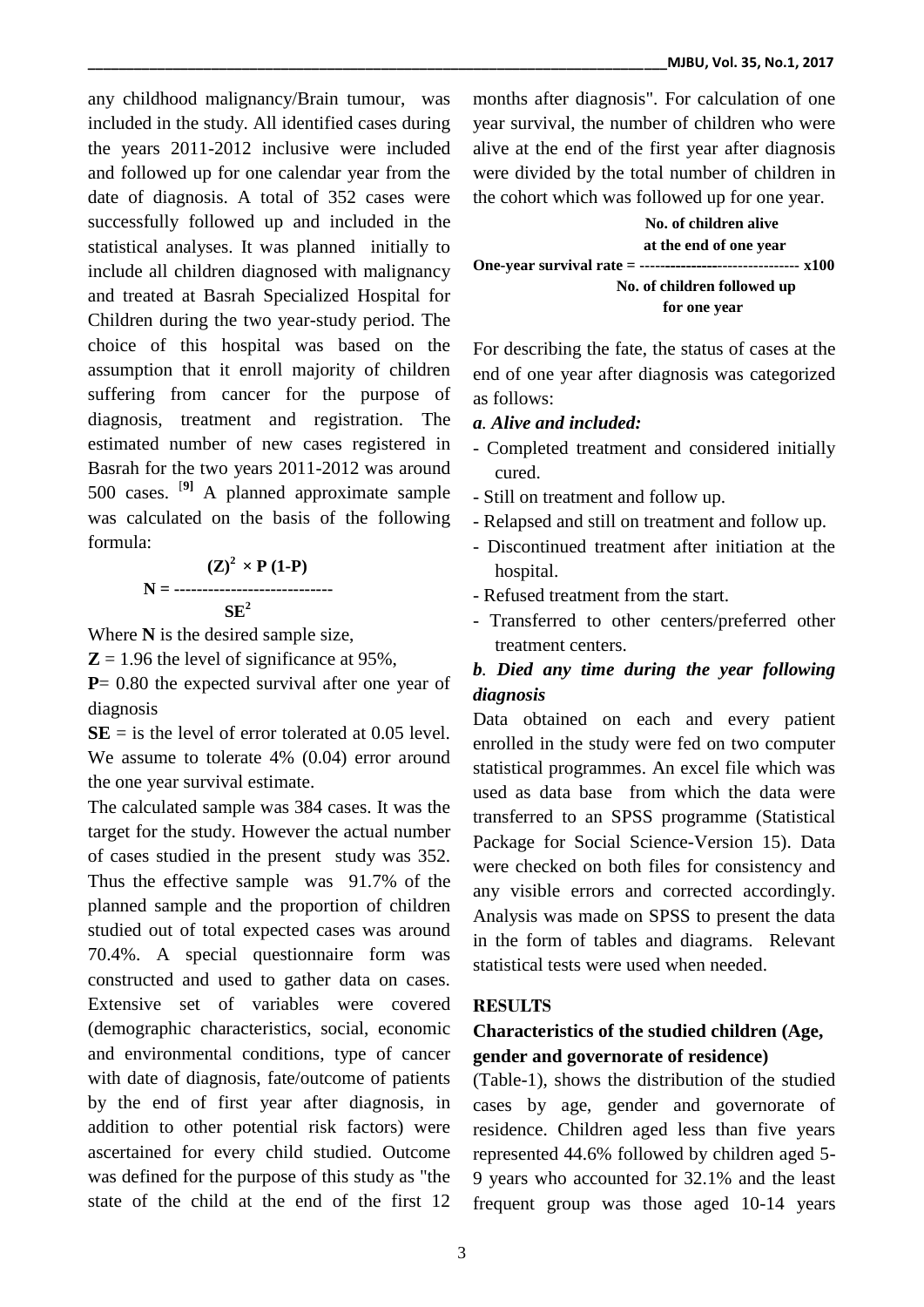accounting for 23.3%. Gender-wise, male cases represent 192 (54.5%) and female cases 160 45.5%). The majority of cases 235 (66.8%)

were from Basrah governorate. The rest were mainly from neighbouring governorates.

| <b>Variable</b>          | No. of cases | % out of total |  |  |
|--------------------------|--------------|----------------|--|--|
|                          |              |                |  |  |
| Age                      |              |                |  |  |
| $<$ 5                    | 157          | 44.6           |  |  |
| $5-9$                    | 113          | 32.1           |  |  |
| $10-14$                  | 82           | 23.3           |  |  |
| Gender                   |              |                |  |  |
| Male                     | 192          | 54.5           |  |  |
| Female                   | 160          | 45.5           |  |  |
| Governorate of residence |              |                |  |  |
| <b>Basrah</b>            | 235          | 66.8           |  |  |
| Thi Qar                  | 70           | 19.9           |  |  |
| <b>Missan</b>            | 36           | 10.2           |  |  |
| <b>Others</b>            | 11           | 3.1            |  |  |
| <b>Total</b>             | 352          | 100.0          |  |  |
|                          |              |                |  |  |

### **Table 1. Distribution of the studied children by age groupings.**

#### *Type of childhood cancer*

(Table-2), shows the distribution of the studied cases according to the type of childhood malignancy by gender. The main groups of the studied cases were leukaemias representing 42.3% followed by lymphomas both Hodgkin and Non-Hodgkin (19.0%) and neuroblastoma (7.7%), then other cancers: Renal tumours (5.7%), brain tumours and soft tissue tumours (4.8% each), followed by retinoblastoma (4.0%)

and malignant bone tumours (3.7%). Regarding the distribution among gender groups, no statistical association could be detected between gender and type of cancer despite the fact that some types were not equally distributed between male and female cases. Male cases predominate in most of the types.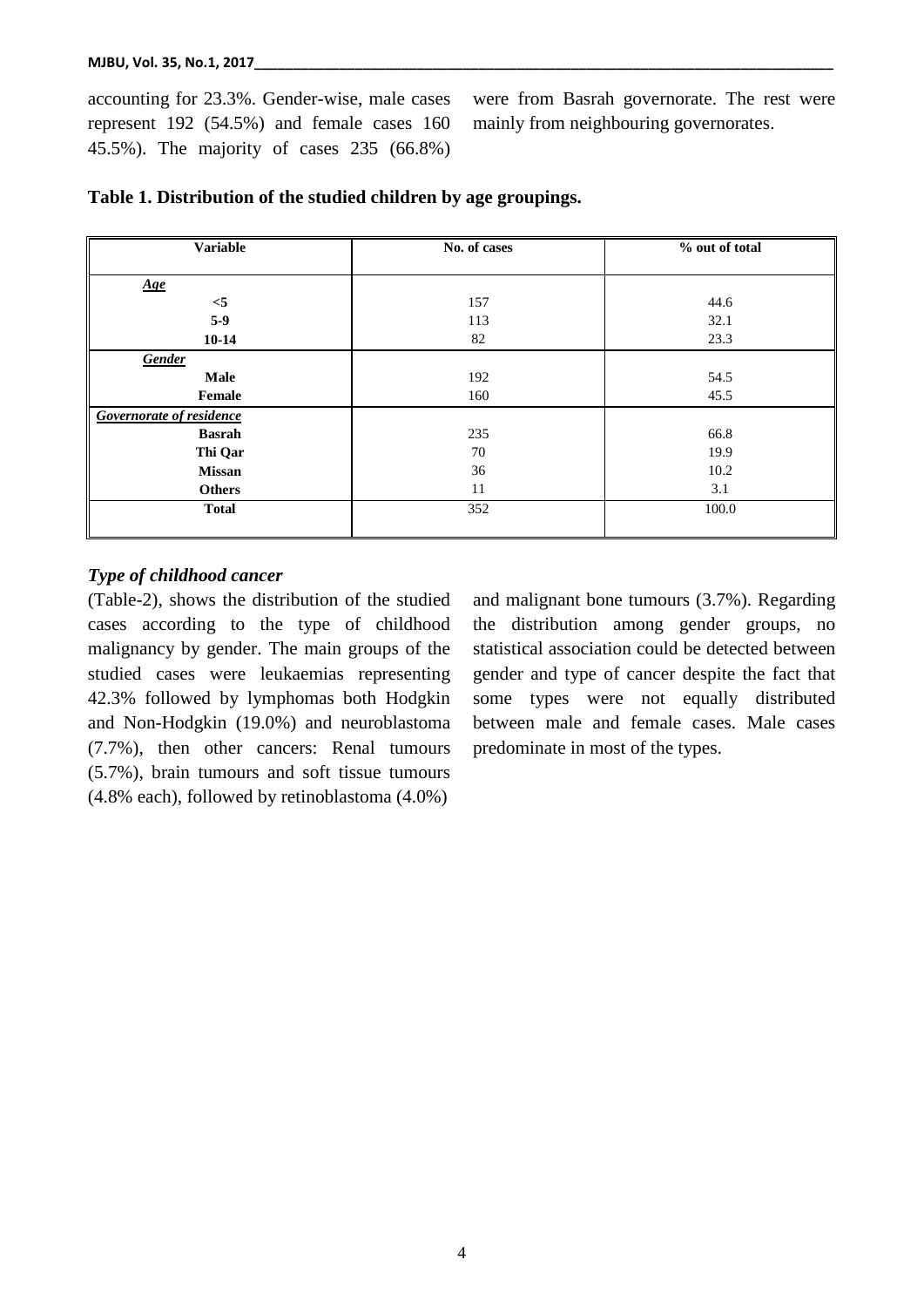| Cancer main types                        | <b>Male</b><br>$\frac{0}{0}$<br>No. | Female<br>$\frac{0}{0}$<br>No. | <b>Total</b><br>$\frac{0}{0}$<br>No. | % out of total |
|------------------------------------------|-------------------------------------|--------------------------------|--------------------------------------|----------------|
| <b>Leukaemias</b>                        | 73<br>49.0                          | 76<br>51.0                     | 100.0<br>149                         | 42.3           |
| Lymphomas                                | 43<br>64.2                          | 35.8<br>24                     | 100.0<br>67                          | 19.0           |
| <b>Malignant brain tumours</b>           | 58.8<br>10                          | $\overline{7}$<br>41.2         | 100.0<br>17                          | 4.8            |
| <b>Neuroblastoma</b>                     | 59.2<br>16                          | 11<br>40.7                     | 27<br>100.0                          | 7.7            |
| <b>Retinoblastoma</b>                    | 7<br>50.0                           | 7<br>50.0                      | 100.0<br>14                          | 4.0            |
| <b>Renal tumors</b>                      | 12<br>60.0                          | 8<br>40.0                      | 100.0<br>20                          | 5.7            |
| <b>Hepatic tumors</b>                    | 3<br>50.0                           | 3<br>50.0                      | 100.0<br>6                           | 1.7            |
| <b>Malignant bone tumors</b>             | 7<br>53.8                           | 46.2<br>6                      | 100.0<br>13                          | 3.7            |
| Soft tissue tumors                       | 9<br>52.9                           | 8<br>47.1                      | 100.0<br>17                          | 4.8            |
| <b>Germ cell tumors</b>                  | 2<br>40.0                           | 3<br>60.0                      | 5<br>100.0                           | 1.4            |
| Other malignant epithelial neoplasm      | 66.7<br>4                           | 33.3<br>2                      | 100.0<br>6                           | 1.7            |
| Other and unspecified malignant neoplasm | 50.0                                | 50.0                           | 100.0<br>2                           | 0.6            |
| Histeocytosis (not included in ICCC-3)   | 5<br>55.6                           | 44.4<br>4                      | 9<br>100.0                           | 2.6            |
| <b>Total</b>                             | 192 54.5                            | 45.5<br>160                    | 100.0<br>352                         | 100.0          |
|                                          |                                     |                                |                                      |                |

#### **Table 2. Distribution of studied children by type of cancer and gender**

**Statistical testing for the first five types and all others merged together**  $X^2 = 4.855$  5 df P=0.434

## **Fate of children after one year of diagnosis Overall one- year (status) of all studied children**

 $(Table-3)$  shows the fate / status of the studied children at the end of first year from the date of diagnosis. About 29.0% of the studied cases completed their treatment courses without problems, while 29.8% of cases were still continuing on treatment and 5.4% of the cases have relapsed and still on treatment as well. In the meantime, 25.3% died by the end of first year.

### **Table 3. Fate/Status of the studied children at the end of first year from diagnosis**

| Fate/status at the end of first year from diagnosis | No. of cases | % out of total |
|-----------------------------------------------------|--------------|----------------|
| <b>Complete treatment courses</b>                   | 102          | 29.0           |
| <b>Still on treatment</b>                           | 105          | 29.8           |
| Relapsed and on treatment                           | 19           | 5.4            |
| <b>Died</b>                                         | 89           | 25.3           |
| <b>Stopped treatment</b>                            | 25           | 7.1            |
| <b>Refused treatment</b>                            | 10           | 2.8            |
| Transferred/preferred other treatment centers       | ∍            | 0.6            |
| <b>Total</b>                                        | 352          | 100.0          |

#### **One year survival by age and gender**

**(**Table-4), explains the one year survival of the studied children according to the age group in which children less than 5 years showed the least one year survival rate (69.4%) while the other two older age groups (5-9 and 10-14

years) had relatively higher one year survival year 77.9% and 80.5% respectively. A slightly better survival among females cases is noticed. The association of one year survival with each of age and gender was statistically not significant ( $P > 0.05$ ).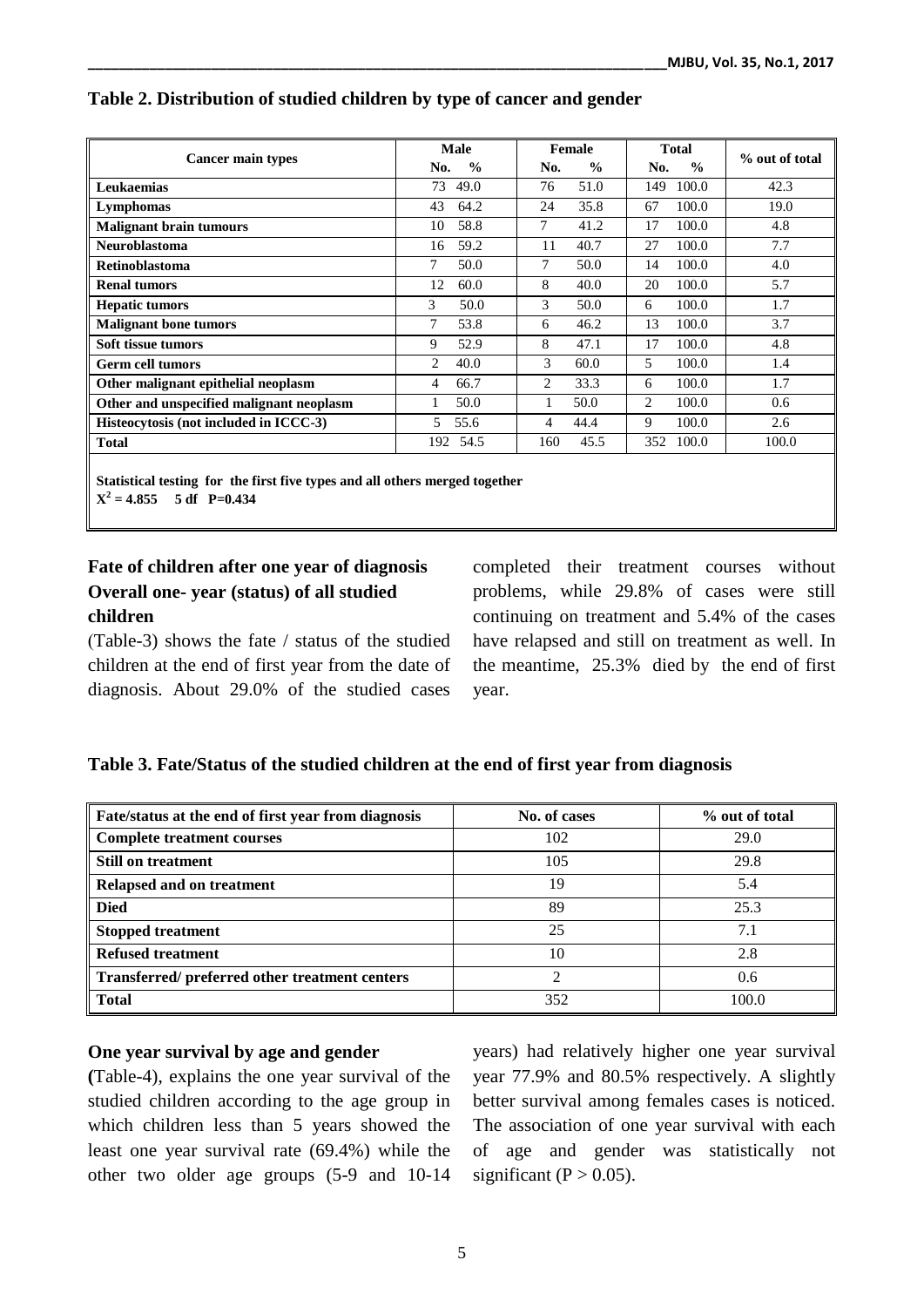| <b>Variable</b> | No. of children studied | No. Alive at one year | One year survival rate $(\% )$ |  |
|-----------------|-------------------------|-----------------------|--------------------------------|--|
| Age in years    |                         |                       |                                |  |
| $<$ 5           | 157                     | 109                   | 69.4                           |  |
| $5-9$           | 113                     | 88                    | 77.9                           |  |
| $10 - 14$       | 82                      | 66                    | 80.5                           |  |
| <b>Gender</b>   |                         |                       |                                |  |
| <b>Male</b>     | 192                     | 140                   | 72.9                           |  |
| Female          | 160                     | 123                   | 76.9                           |  |
| <b>Total</b>    | 352                     | 263                   | 74.7                           |  |

## **Table 4. One year survival by age and gender**

#### **One year survival by type of cancer**

(Table-5), presents one year survival rates of the studied children according to the type of cancer. It is difficult to draw a clear pattern of one year survival for different types of cancer given that some numbers are small. However it is possible to identify cancers with survival lower (poorer

prognosis) than overall average. Leukaemia, brain tumours, neuroblastoma, retinoblastoma, soft tissue tumours and histiocytosis all have one year survival rate lower than the overall average of 74.7%. All others have survival rate higher than the average.

#### **Table 5. One year survival by type of cancer.**

|                                         | No. of children | No. Alive at   | One year survival rate |  |
|-----------------------------------------|-----------------|----------------|------------------------|--|
| Type of cancer                          | studied         | one year       | $(\%)$                 |  |
| Leukaemia                               | 149             | 101            | 67.8                   |  |
| Lymphomas                               | 67              | 57             | 85.1                   |  |
| <b>Malignant brain tumours</b>          | 17              | 12             | 70.6                   |  |
| <b>Neuroblastoma</b>                    | 27              | 18             | 66.7                   |  |
| <b>Retinoblastoma</b>                   | 14              | 10             | 71.4                   |  |
| <b>Renal tumours</b>                    | 20              | 18             | 90.0                   |  |
| <b>Hepatic tumours</b>                  | 6               | 6              | 100                    |  |
| <b>Malignant bone tumours</b>           | 13              | 11             | 84.6                   |  |
| Soft tissue tumours                     | 17              | 12             | 70.6                   |  |
| <b>Germ cell tumours</b>                | 5               | 4              | 80.0                   |  |
| Other malignant epithelial neoplasm     | 6               | 6              | 100.0                  |  |
| Other and unspecified malignant tumours | $\overline{2}$  | $\overline{c}$ | 100.0                  |  |
| <b>Histeocytosis</b>                    | 9               | 6              | 66.7                   |  |
| <b>Total</b>                            | 352             | 263            | 74.7                   |  |

## **Logistic regression analysis to predict one year survival**

In order to identify significant and independent predictors of survival, we carried out logistic regression analysis to predict one year survival using a set of probable explanatory variables. Some of these explanatory variables were examined in the bivariate analysis above, some others were not. The dependent variable was state of the child at the end of first year after diagnosis (Alive versus dead for all types of cancer). The explanatory variables were mixture of quantitative variables (Age, father education, mother education) and qualitative variables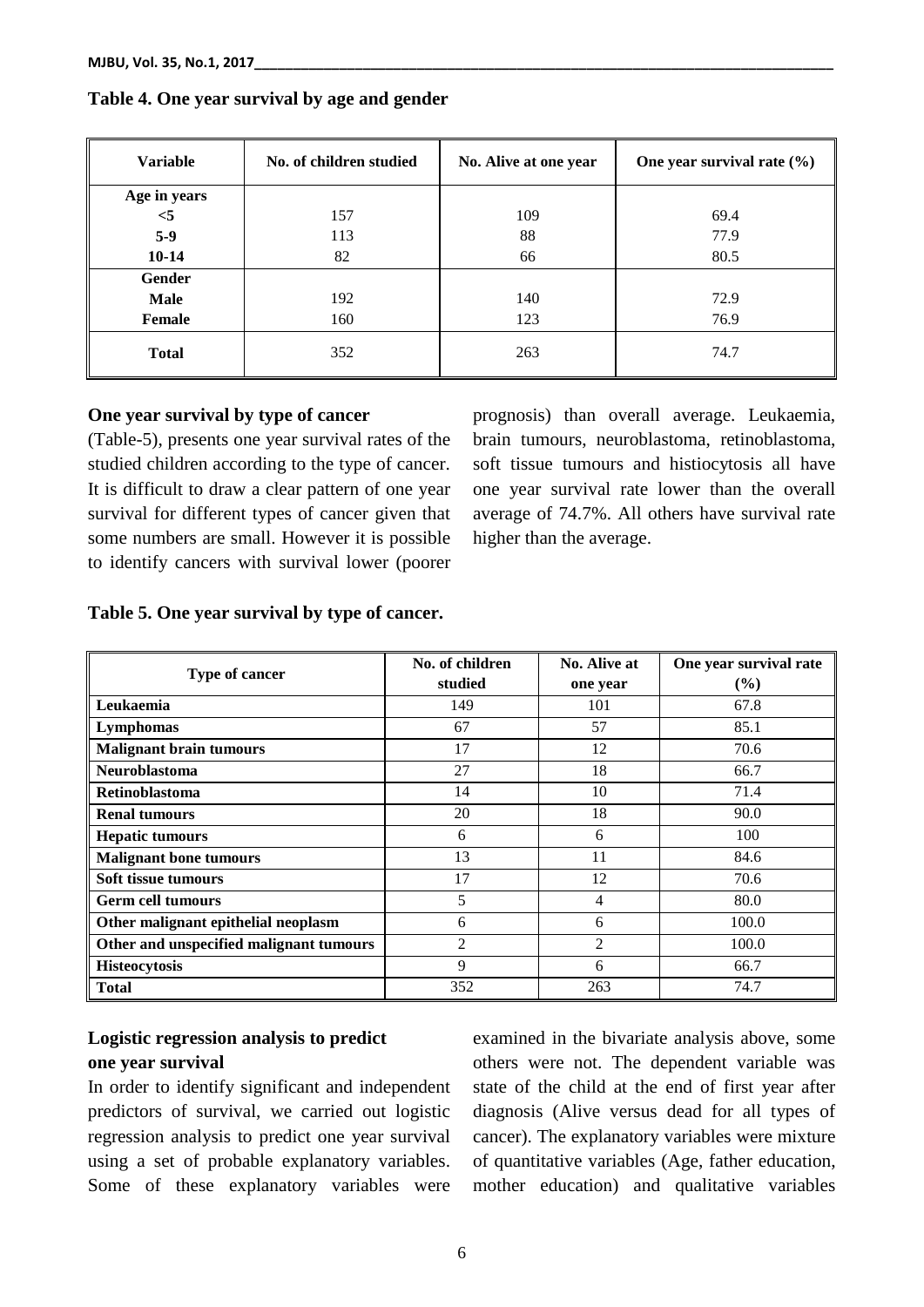(gender, type of house, ownership of house, history of cancer, of chronic disease, child birth order and no. of siblings). Three variables could be shown to predict better survival. These were

female gender, better mother education and modern type of accommodation (Table-6). All other variables were not significant predictors of survival.

| <b>Significant predictors</b>  | B     | S.E.  | DF<br><b>WALD</b> |  | SIG.  | EXP(B) | <b>95% C.I. FOR EXP</b><br>(B) |        |
|--------------------------------|-------|-------|-------------------|--|-------|--------|--------------------------------|--------|
|                                |       |       |                   |  |       |        | lower                          | upper  |
| <b>Female Gender</b>           | 1.425 | 0.574 | 6.169             |  | 0.013 | 4.159  | 1.351                          | 12.805 |
| <b>Better mother education</b> | 1.413 | 0.667 | 4.486             |  | 0.034 | 4.109  | 1.111                          | 15.192 |
| Living in modern house         | 0.836 | 0.423 | 3.900             |  | 0.048 | 0.434  | 0.189                          | 0.994  |

**Table 6. Logistic regression analysis to predict one year survival** 

#### **DISCUSSION**

*Significance of the study:* The present study is an attempt to quantify the risk of death following affliction with any sort of childhood malignant disease in Basrah. No reliable documents on childhood survival/mortality after getting cancer could be found in Basrah. Few previous attempts were made to present data on mortality. [**10-13]** No doubt that studying survival of children after cancer is one of the means to scrutiny of the effectiveness of diagnosis and treatment. A high quality care in terms of early diagnosis and adequate treatment should lead to reduction in the risk of death and improving the chance for survivorship. The size of the sample in this study and the very close and high rate of follow up of each and every child in the study must give some degree of credibility to the results reported in this piece of work and hence the documented survival is a product of complex set of factors including quality of medical care.

*Adequacy and representativeness of the sample/Generalization of the results:* The results in terms of fate after one year represent, in the strict sense, the children included in the study. However, given the relatively large sample size and the successful follow up, it is possible to generalize the results to the whole situation of childhood cancer in Iraq on the assumption that level of care in major treatment

centres is not different. This assumption and the tendency to consider the results of the present study as representative sample for fate of childhood cancer cases is supported by the results of Al-Hadad et al **[14]** who also found high mortality rates/ low survival rates among children they have treated. Thus, the one year survival year of 74.7 or a relative one year mortality rate of 25.3% could be taken as a true figure and a worrying figure in the light of the increasing risk of childhood cancer in Basrah and in the light of the much better outcome of care in many treatment centres across the world. Actually the one year survival rate in the present study is almost similar to five-year survival in Englandand the United States **[15-16]** for most of childhood cancers. This means simply that the expected five year survival in Basrah will be much lower than the corresponding figures in Western medical centres. The calculated sample was 384 cases. It was the minimal target for the study to be fairly adequate at least for the estimation of the overall one-year survival rate in this study. However the total number of cases studied in the present study was 352. Thus the effective sample was 91.7% of the planned sample and the proportion of children studied out of total expected cases was around 70.4%. This is fairly high to consider the studied sample as being representative of the reference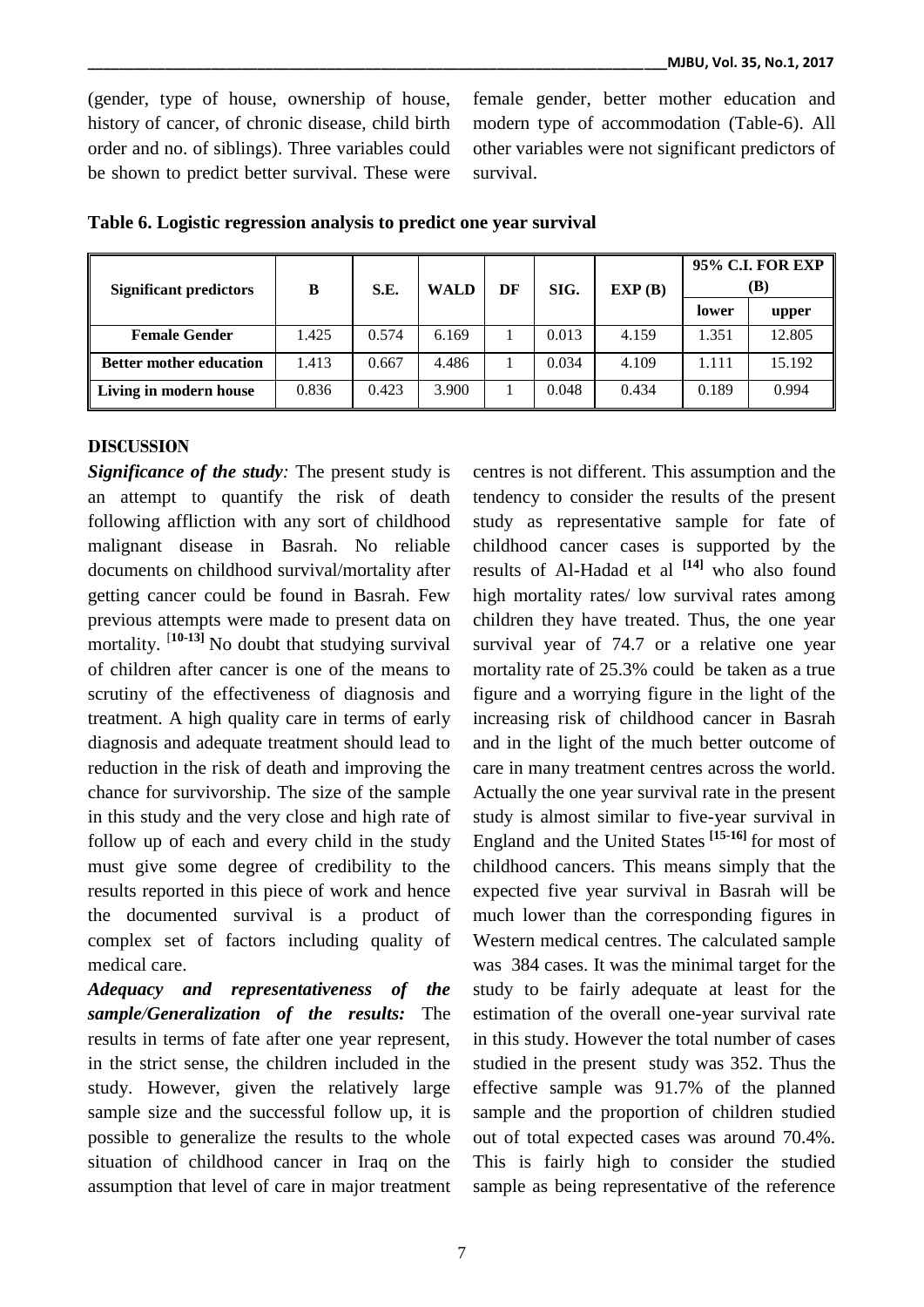cases. However, it must be stressed that this sample size is adequate for the statistical analysis regarding general features, one year survival or one year outcome at the level of the sample as a whole. The sample size might not be adequate for some detailed statistical analysis. Therefore, detailed results need to be interpreted with caution and generalizations in this context are limited with this inherited deficiency in the study.

*How accurate the data collection are?* Most of the cases studied and most of the data on each case were obtained directly by the investigators from patients or their relatives supported by views of specialist oncologists and evidence documented by records. Therefore, the data about these children were undoubtfully accurate enough to rely on in results and conclusions made out of them. The fate and other related outcomes were carefully verified from records, medical staff, interviews and phone contacts with parents.

*Fate of children:* In the present study, the overall mortality of children due to childhood cancer within one year from the diagnosis is higher than overall rates even after 5 year from diagnosis in many studies in developed countries.[17] None of the childhood cancers studied was exceptional to this finding of high one year mortality except few of them. Even the types which are known now to have better prognosis under good quality medical care such as leukemia, lymphomas and retinoblastoma**[15,18]** had high one year mortality/low one year survival in Basrah. The level of one year mortality/survival demonstrated in the present study is worrying and deserves further critical analysis and appropriate action to improve survival.[**19]**

*Survival:* The estimated one year survival rate in this study was 74.7% which means that 25.3% of the cases of childhood cancer diagnosed, treated and registered at the Basrah Children Specialty Hospital; the best treatment centre in southern Iraq, died before they celebrated their first year after diagnosis. This

figure of 25.3% is high by all means and standards. Actually it is higher than the five year mortality among children treated in most American, European and Australian cancer centres. [15,17-18, 20] The high one year mortality is universal to all childhood cancer types except for few types with fewer cases like hepatic cancers. The pattern of the relative low survival rate was also universal to cases regardless of age, gender or type of cancer. This universal pattern could pinpoint to problems with late diagnosis and/or defected medical care and client adherence to prescribed treatment protocol. We did not attempt to make an indepth inquiry about the factors which augment the risk of first year death of cases but absence of marked variation among various subgroups may support our above stated conclusion. Despite that, minor variation in one year survival were documented. Just to quote examples: the survival rates were better in children aged 5-9 years and in females. This is similar to the survival pattern in the United States, according to the SEER data 2003-  $2009$ .<sup>[21]</sup> Similarly when the one year survival rates for leukaemia and lymphoma in the present study are compared with the five year survival rates in Great Britain, they are unfavourable and it is expected that the five year survival among cases in Basrah would be much lower than the corresponding figures in Britain.<sup>[15,21]</sup> Survival rate for leukemia and lymphomas are being less than 5 year survival in Great Britain, this may reflect a deficit in facilities for childhood cancer management in our country. However lymphomas, with few other cancers like Wilms tumour, showed one of the most favourable survival rates in the present study. This result was supported by similar previous results in India for example where Hodgkin's lymphoma and Wilms tumour had the best five year survival rates. <sup>[22]</sup> Genderwise, our study results showed that females have somewhat better one year survival rates comparing with males and the best one year survival is being in the younger age group less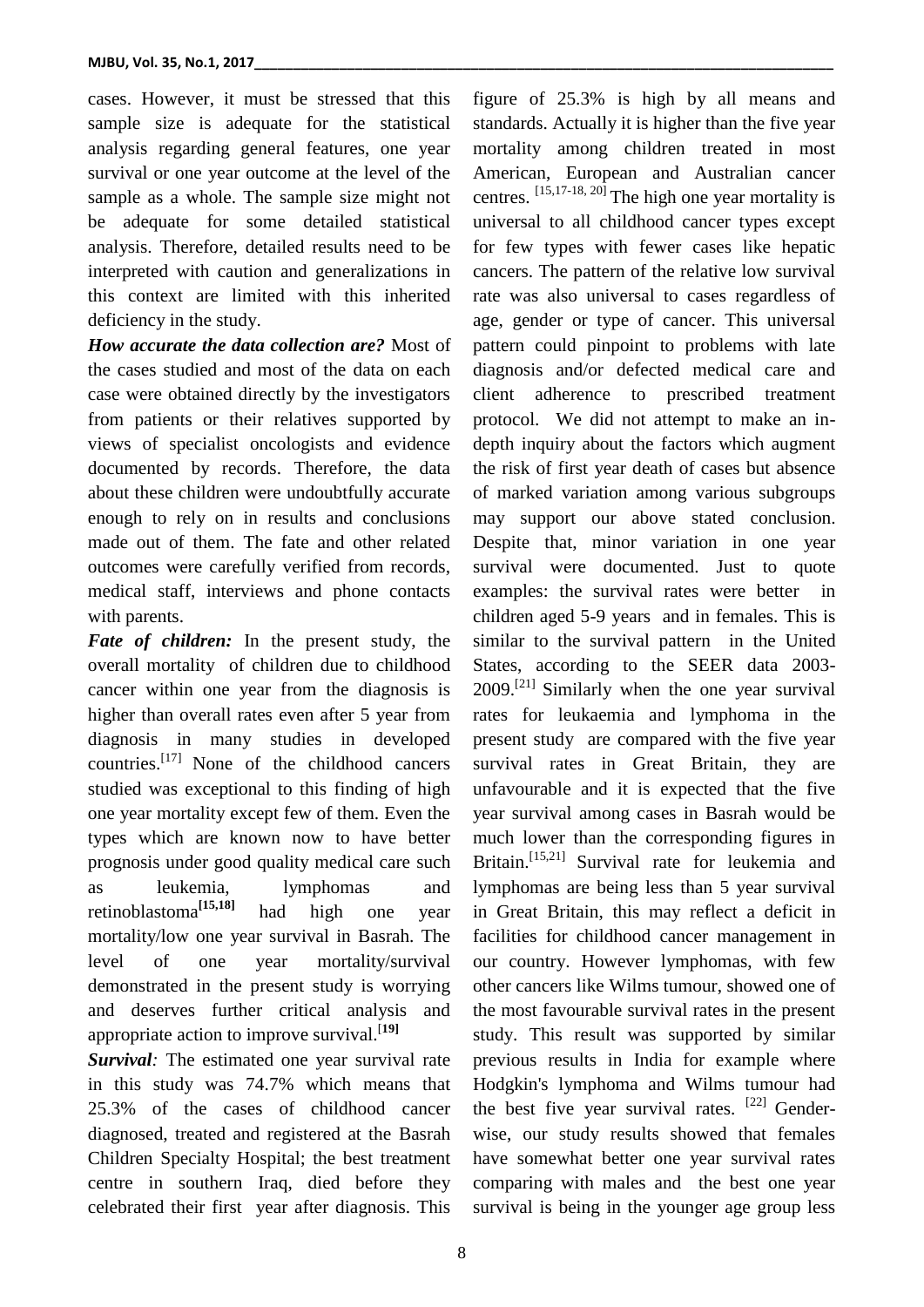than 5 years old for all cancers and for leukaemia, this does not agree with SEER data (2003-2009) in which there is slight gender differences in survival of lymphomas and the very young (less than one year age) children have the worst survival percentage.  $[23,24]$  One year survival of malignant brain tumour is relatively higher as compared to survival rates in other cancers and might look favourable in the light of results reported for Europe,  $^{[25]}$  but this should be carefully interpreted as the cases treated in the hospital and included in the present study were selective. Probably those who came for chemotherapy in the hospital were the surviving ones and originally have better prognosis. In general the trend in survival among cases studied in the present study does not differ from the trends in other studies for various types of childhood cancers<sup>[26-29]</sup> but the outcome in Basrah is much unfavourable and deserves a lot of consideration to improve quality of diagnosis as early as possible, effective and comprehensive treatment.

*In Conclusions,* cancer of children in Basrah represent a real challenge to policy makers, health care providers and the community in terms of extent and outcome. The one year survival rate was 74.7%. Thus the one year relative mortality rate (one year case-fatality ratio) was 25.3% was very high compared to figures in many other countries. Indeed, the one year mortality in Basrah is almost equivalent to five year relative mortality in European countries. The determinants of the high relative mortality seems to lie within the network of social response to illness, quality of suspicion by doctors and the adequacy of diagnostic and treatment care received by cases. The study of survival of children with cancer for a period longer than one year is feasible in the light of the remarkable response to follow up obtained in the present study.

### **REFERENCES**

**1. Anand P, Kunnumakkara AB, Sundaram C, Harikumar KB, Tharakan ST, Lai OS, et al.**  **Cancer is a preventable disease that requires major lifestyle changes. Pharm. Res. 2008; 25 (9): 2097–116.**

- **2. American Cancer Society; Cancer Facts & Figures 2013. Atlanta: American Cancer Society; 2013.**
- **3. Dommett RM, Redaniel MT, Stevens MC, Hamilton W, Martin RM. Features of childhood cancer in primary care: a population-based nested case-control study. Br J Cancer 2012;106: 982-987.**
- **4. Howard SC, Metzger ML, Wilimas JA, Quintana Y, Pui CH, Robison LL, et al. Childhood cancer epidemiology in low-income countries. Cancer 2008; 112(3): 461-472.**
- **5. WHO. Globocan 2008: cancer incidence and mortality worldwide. http://globocan.iarc.fr (accessed Jan 2, 2013).**
- **6. BCRG. Cancer in Basrah: Epidemiological analysis of incident cancer 2005-2008. Basrah Cancer Research Group. Dar-Al-Kutub for Press and Publication, Basrah 2010.**
- **7. Alrudainy LAM, Hasan JG, Salih HM, Dorki MK. Incidence and pattern of childhood leukemia in Basrah, Iraq during 2003 – 2007. Iranian Journal of Blood and Cancer 2009; 5: 11- 17.**
- **8. Hagopian A, Lafta R, Hassan J, Davis S, Mirick D, Takaro T. Trends in childhood leukemia in Basrah, Iraq 1993-2007. Am J Public Health 2010; 100(6): 1081-7.**
- **9. Habib OS, Hassan JG, Al-Diab JM, Greiser E, Hoffmann W, Al-Ali J, Al-Imara K. Cancer of children in Basrah-Iraq: Person and time characteristics. The Medical Journal of Basrah University 2016; 34(2): 77-85.**
- **10. Habib OS, Al-Ali JK, Al-Diab JMA(Editors). Cancer registration in Basrah 2005-2006. Press of Peoples Medical Clinics, Ministry of Health, Baghdad 2006.**
- **11. Hasan JG, Salih HM, Abbas MK, Hamed W. Haematological malignancies in Basrah Paediatric Onclogy Centres. A paper presented at the Workshop on cancer and environment in Iraq. Istanbul, July 2010.**
- **12. Essa SS, Habib OS, Al-Diab JM, Al-Imara KAS, Ajeel NAH. Cancer mortality in Basrah. The Medical Journal of Basrah University 2007; 25:55-60.**
- **13. Habib OS, Essa SS, Khalaf SA, Zuaiter HT. Cancer mortality in Southern Iraq. Marsh Bulletin 2007; 2:110-118.**